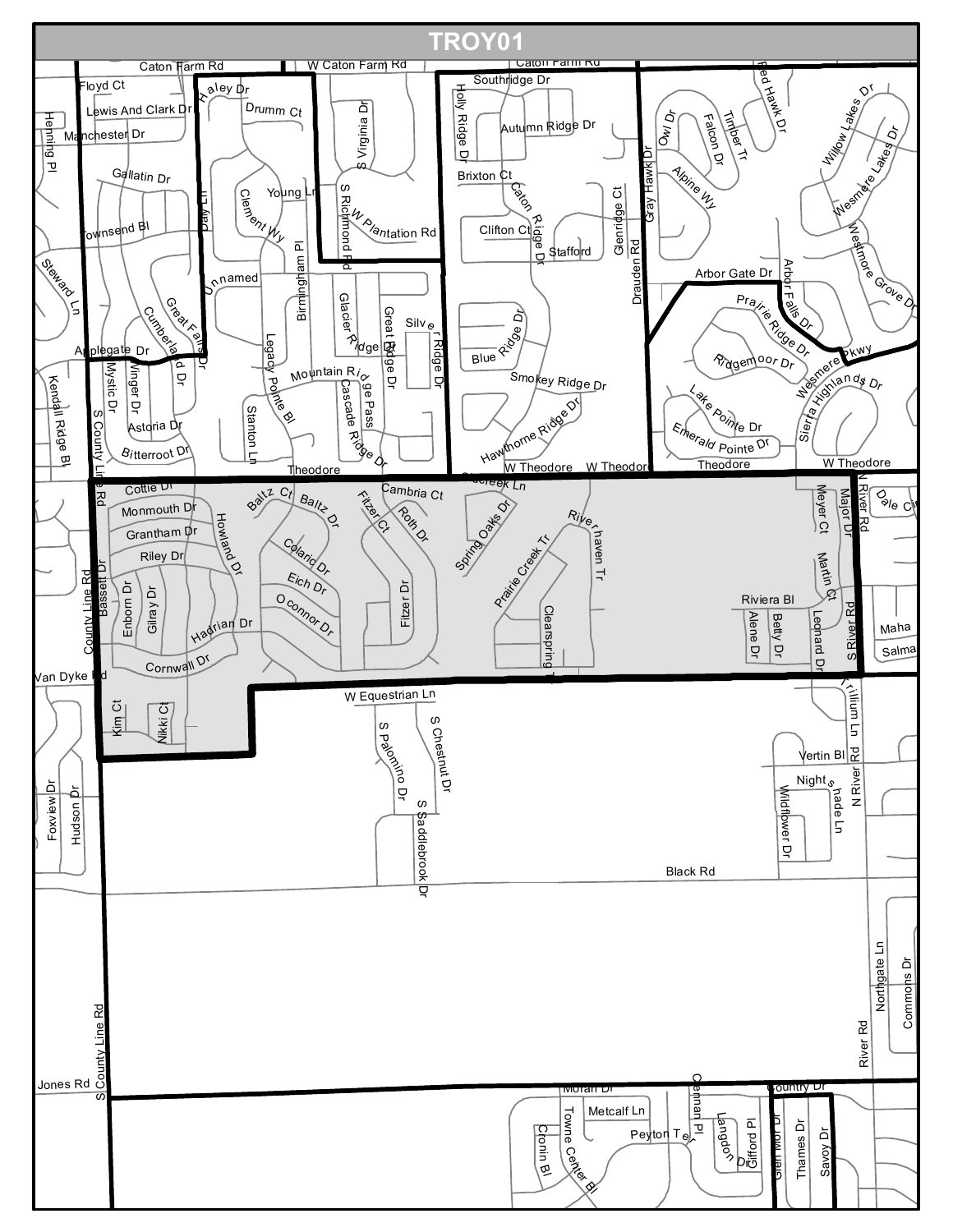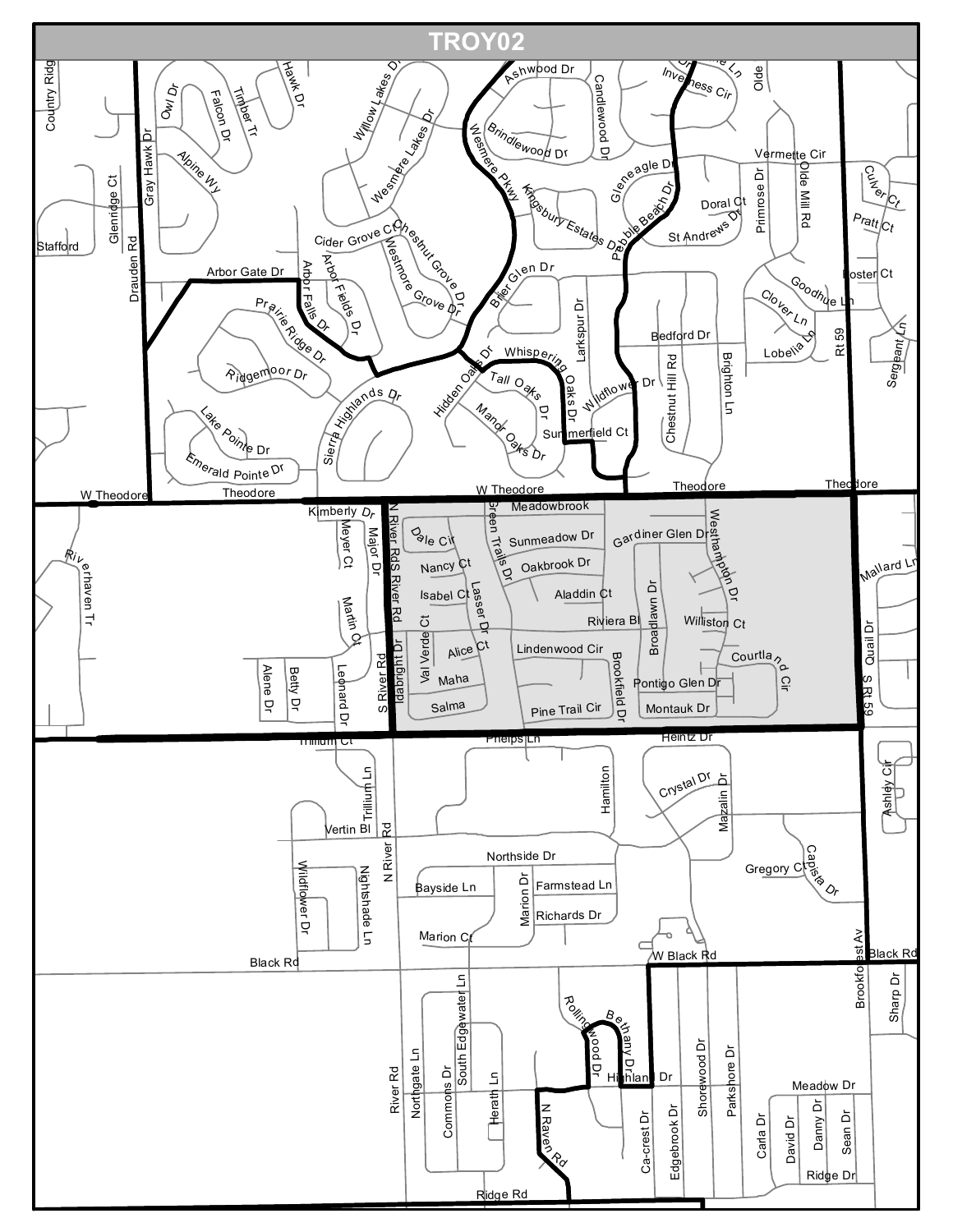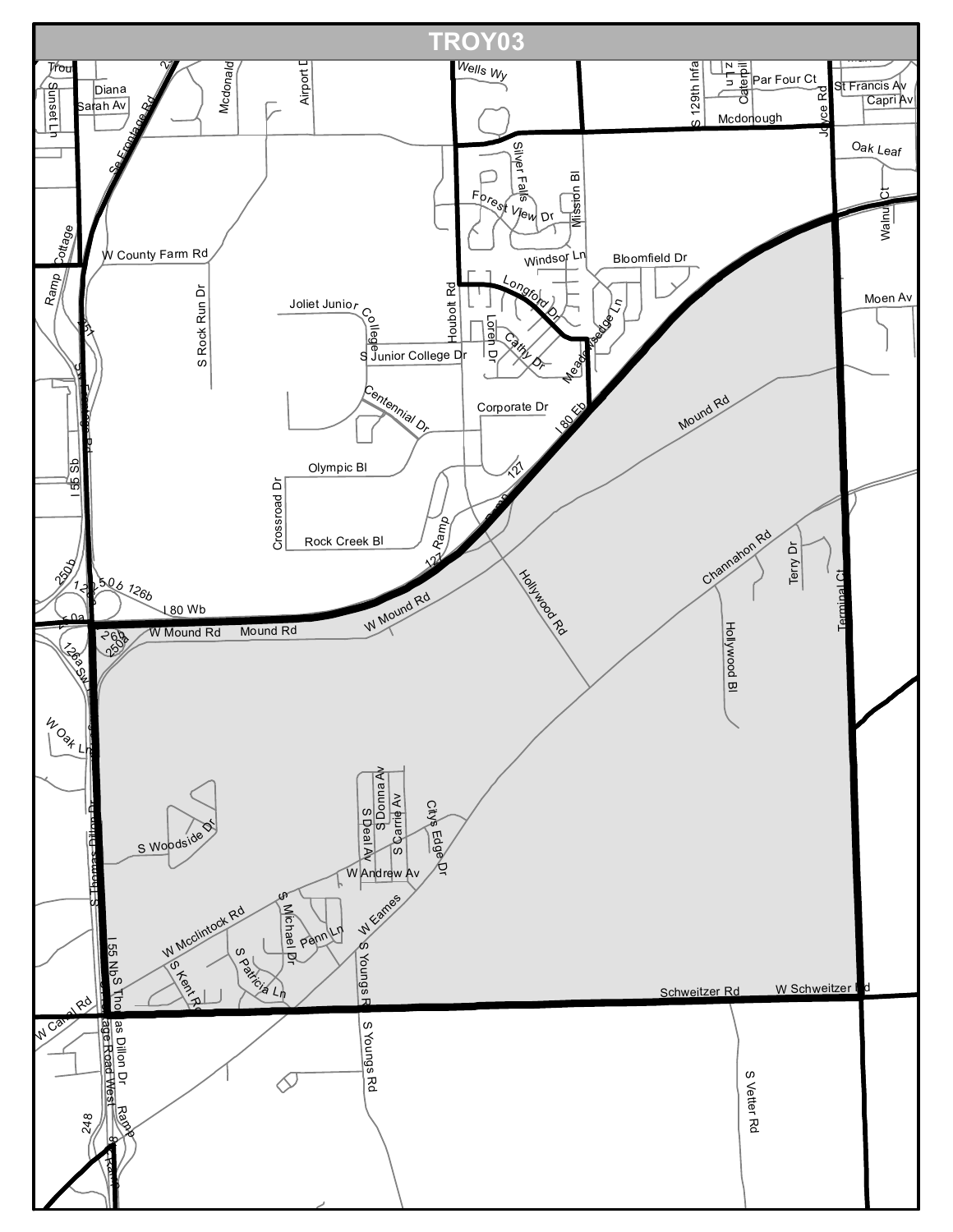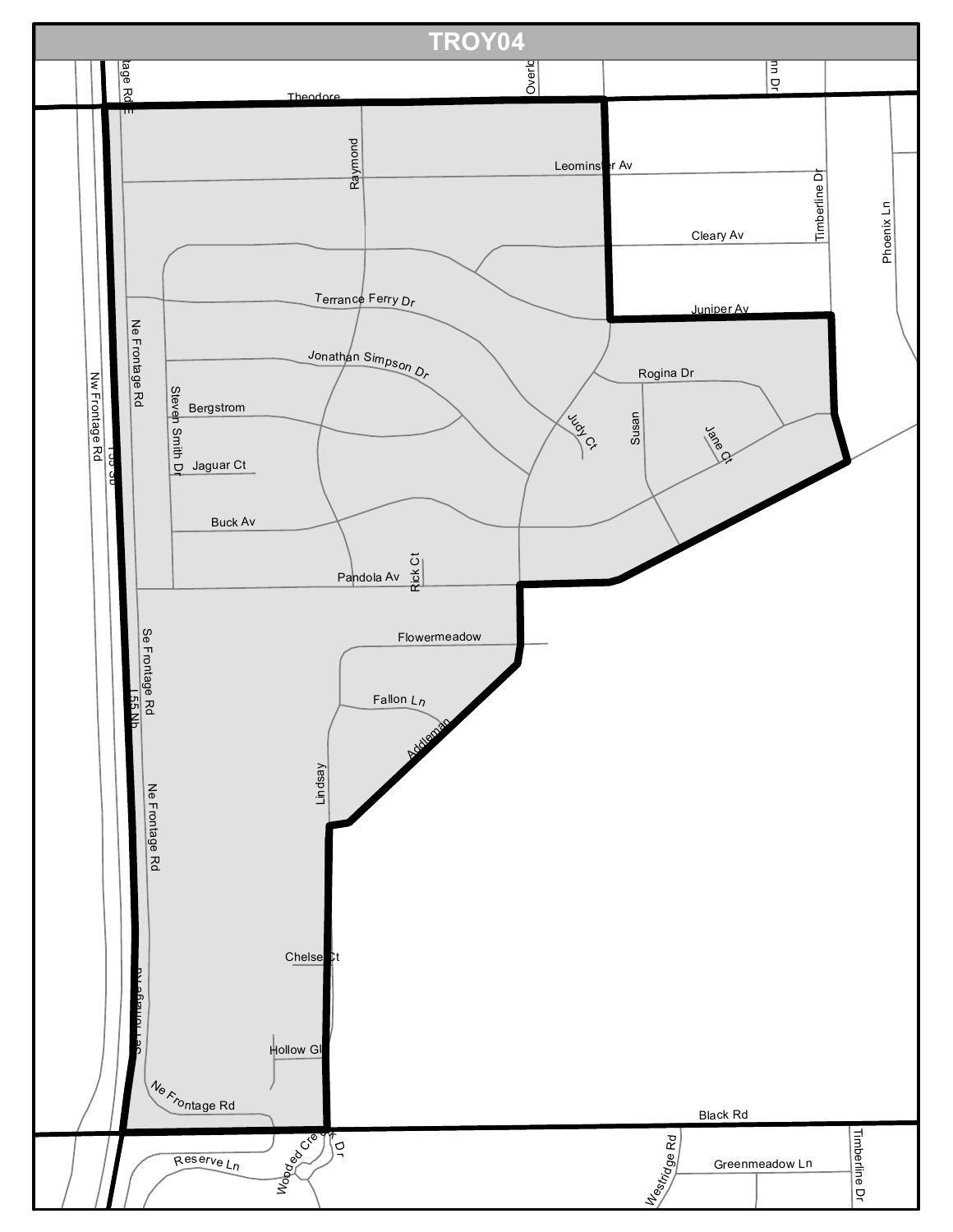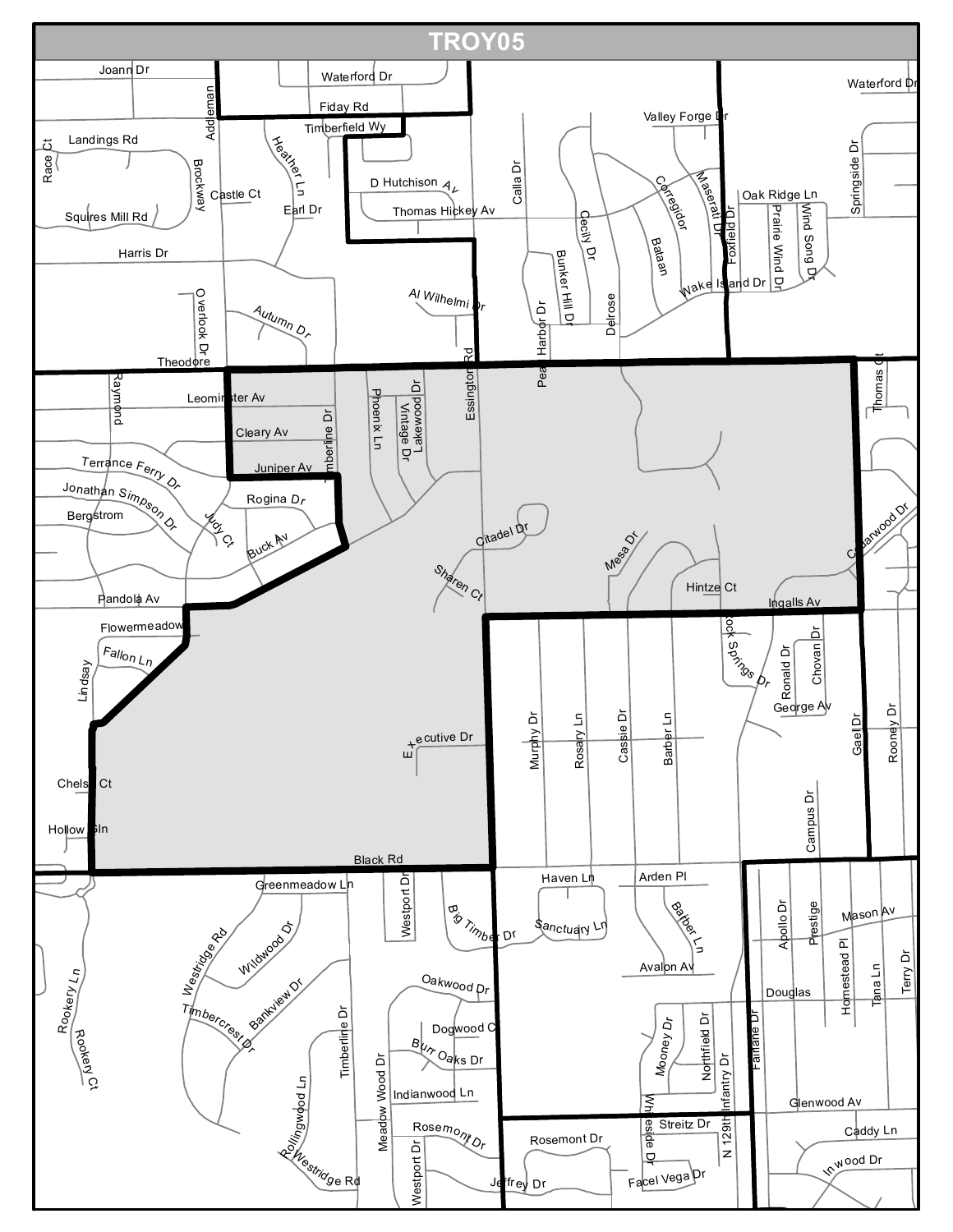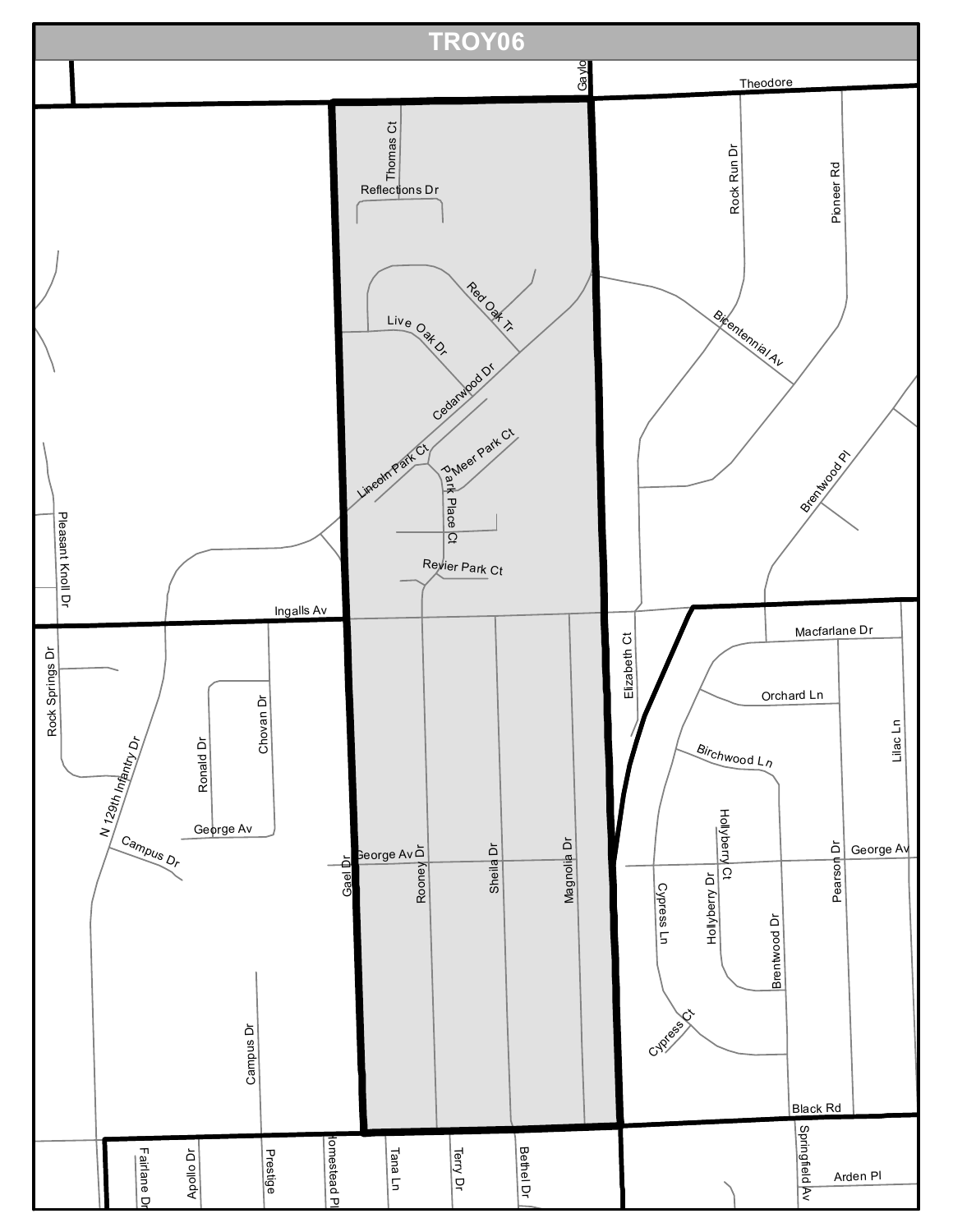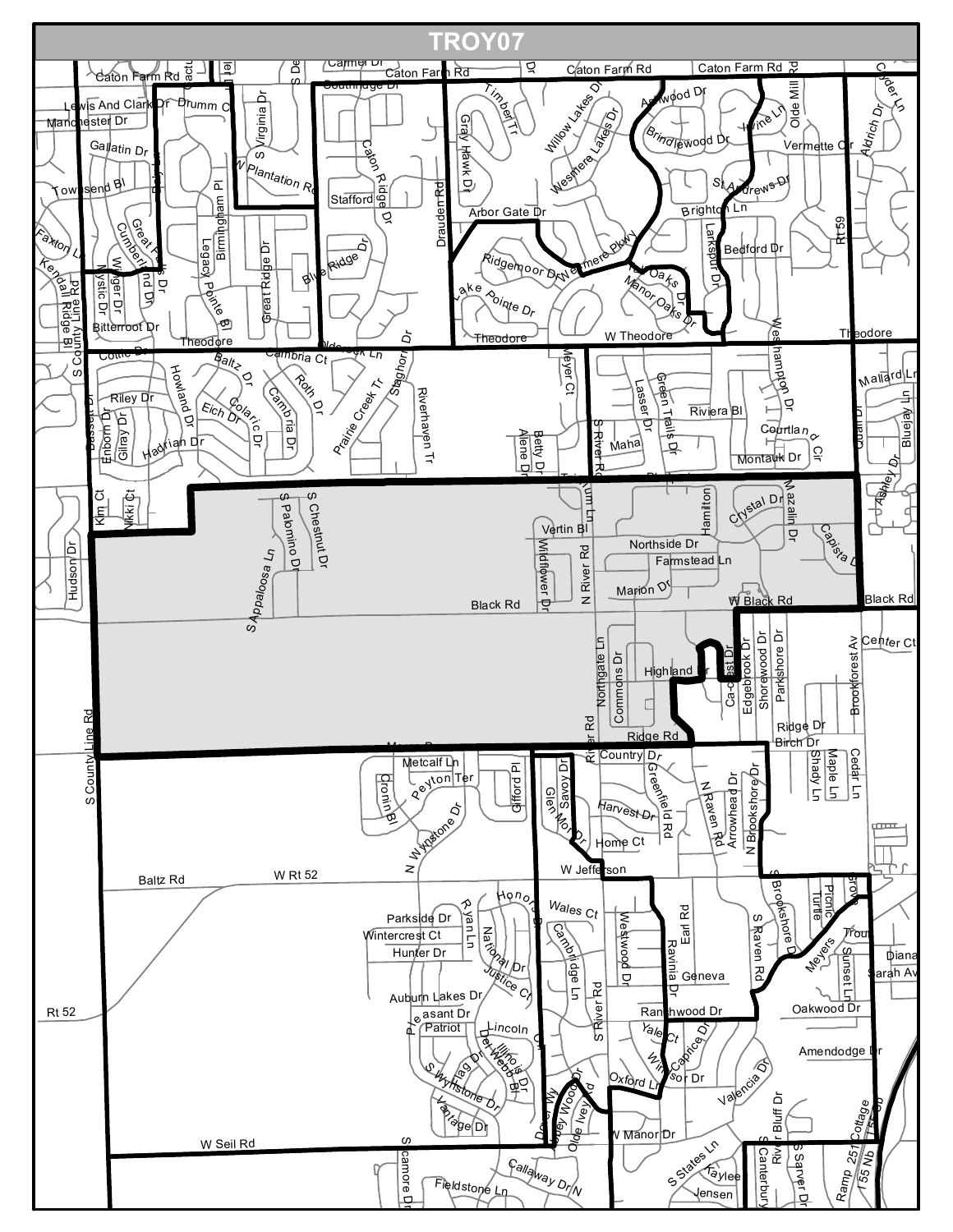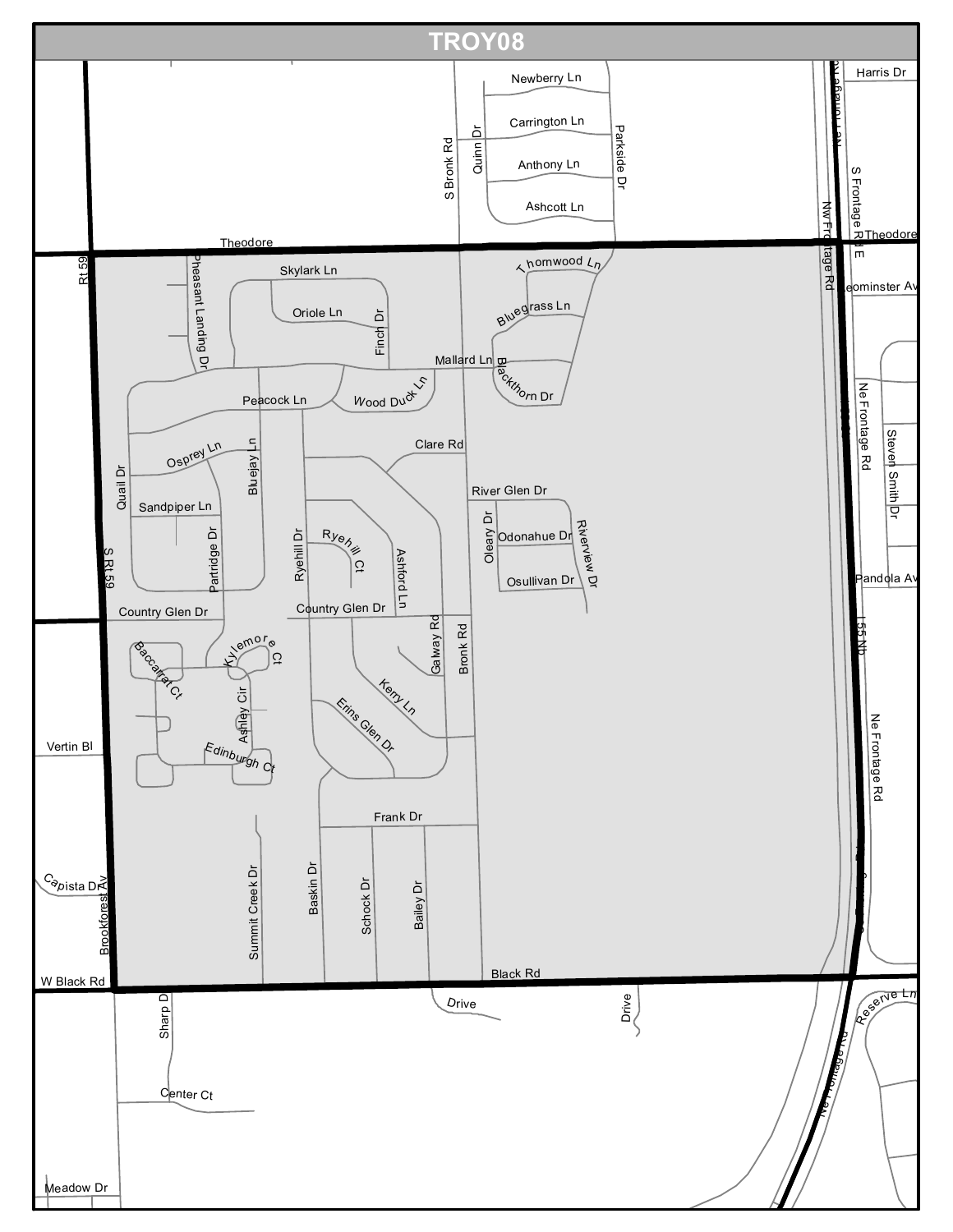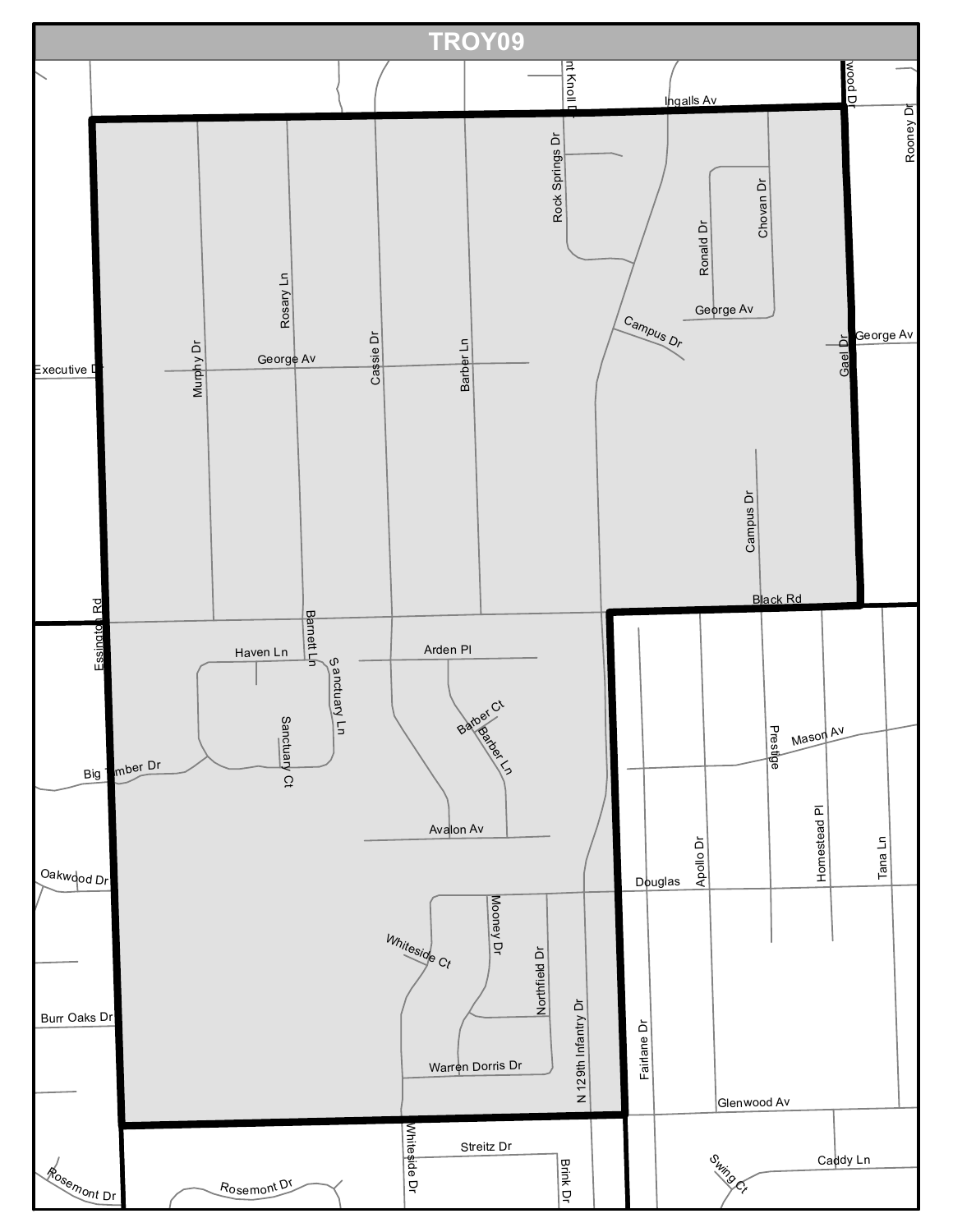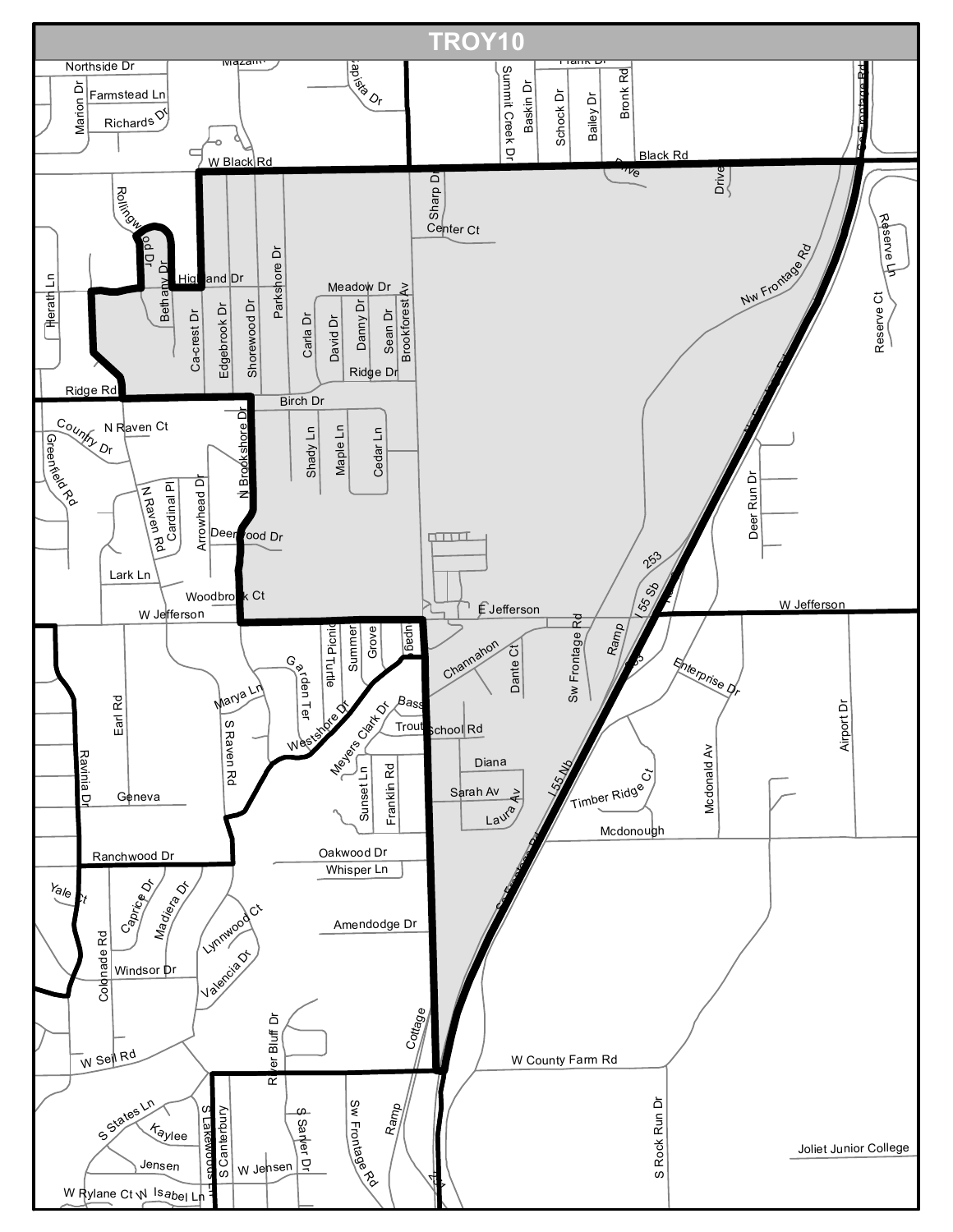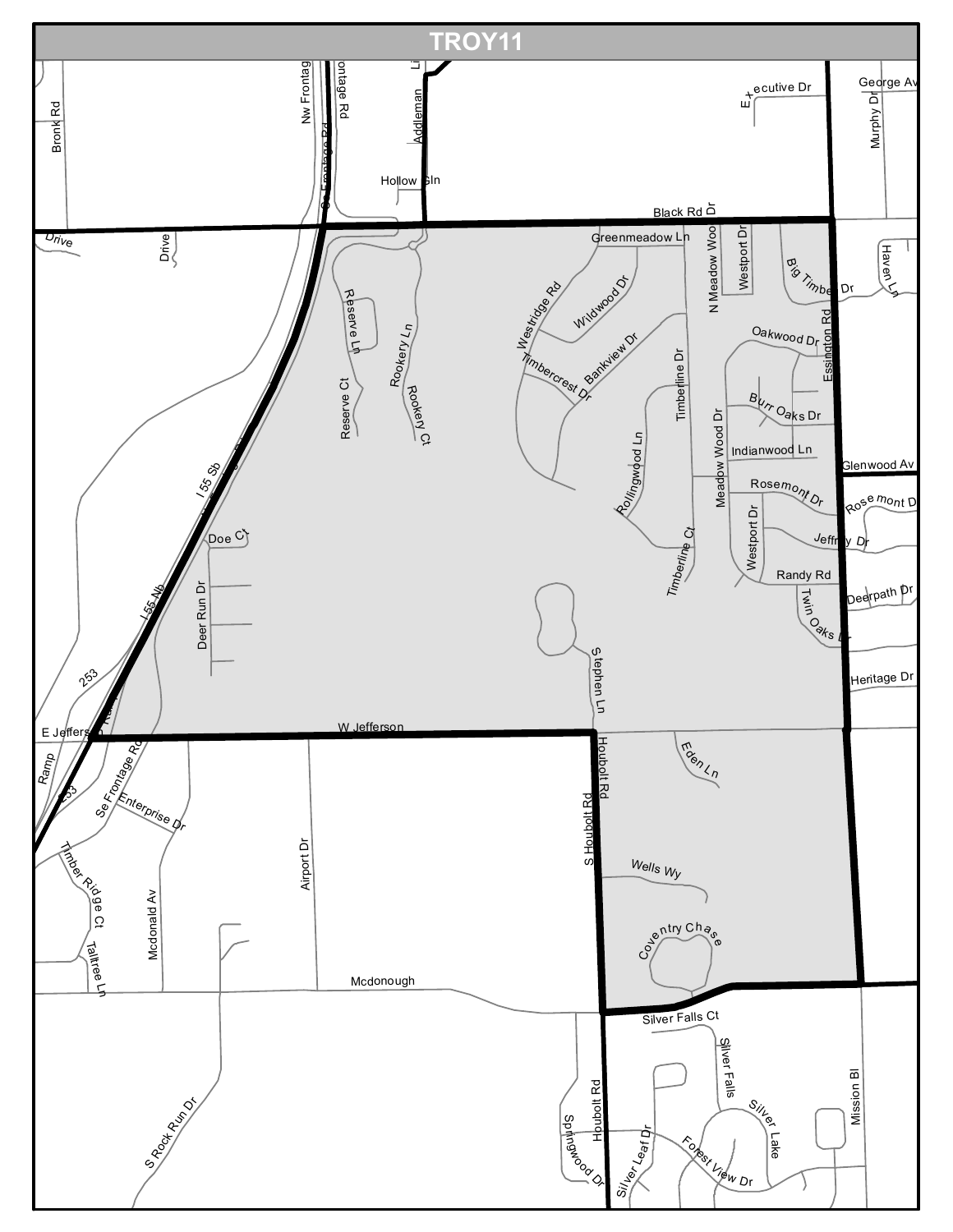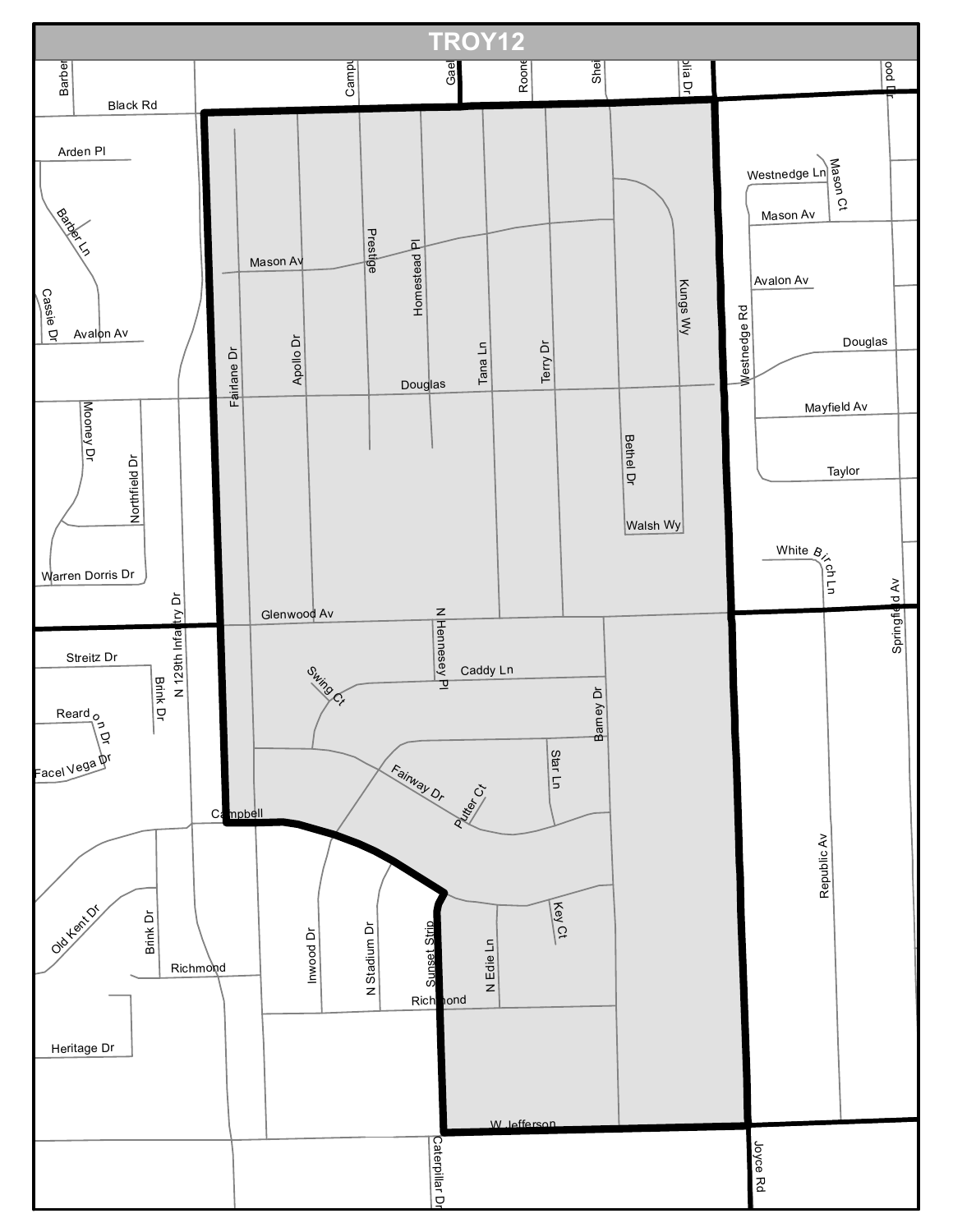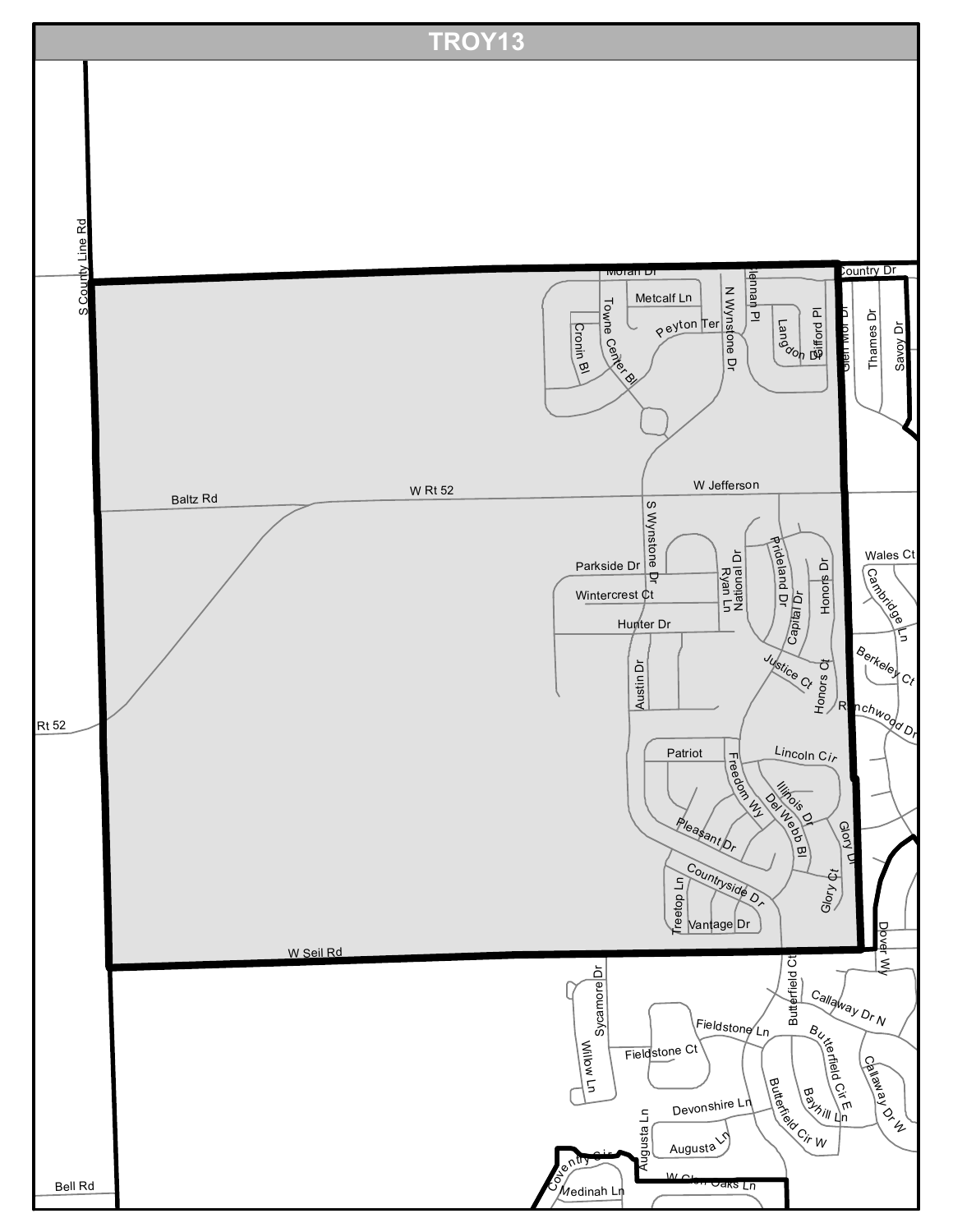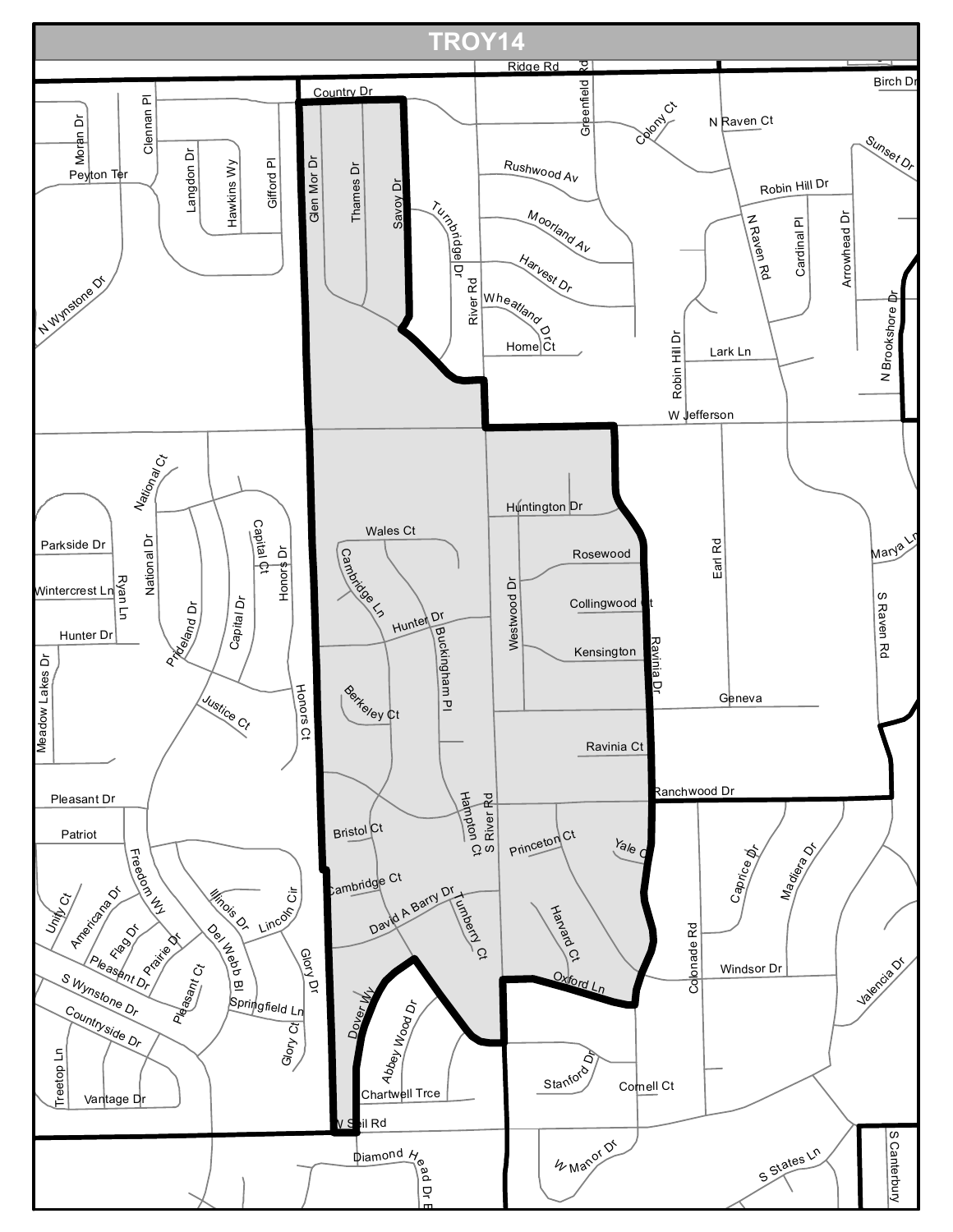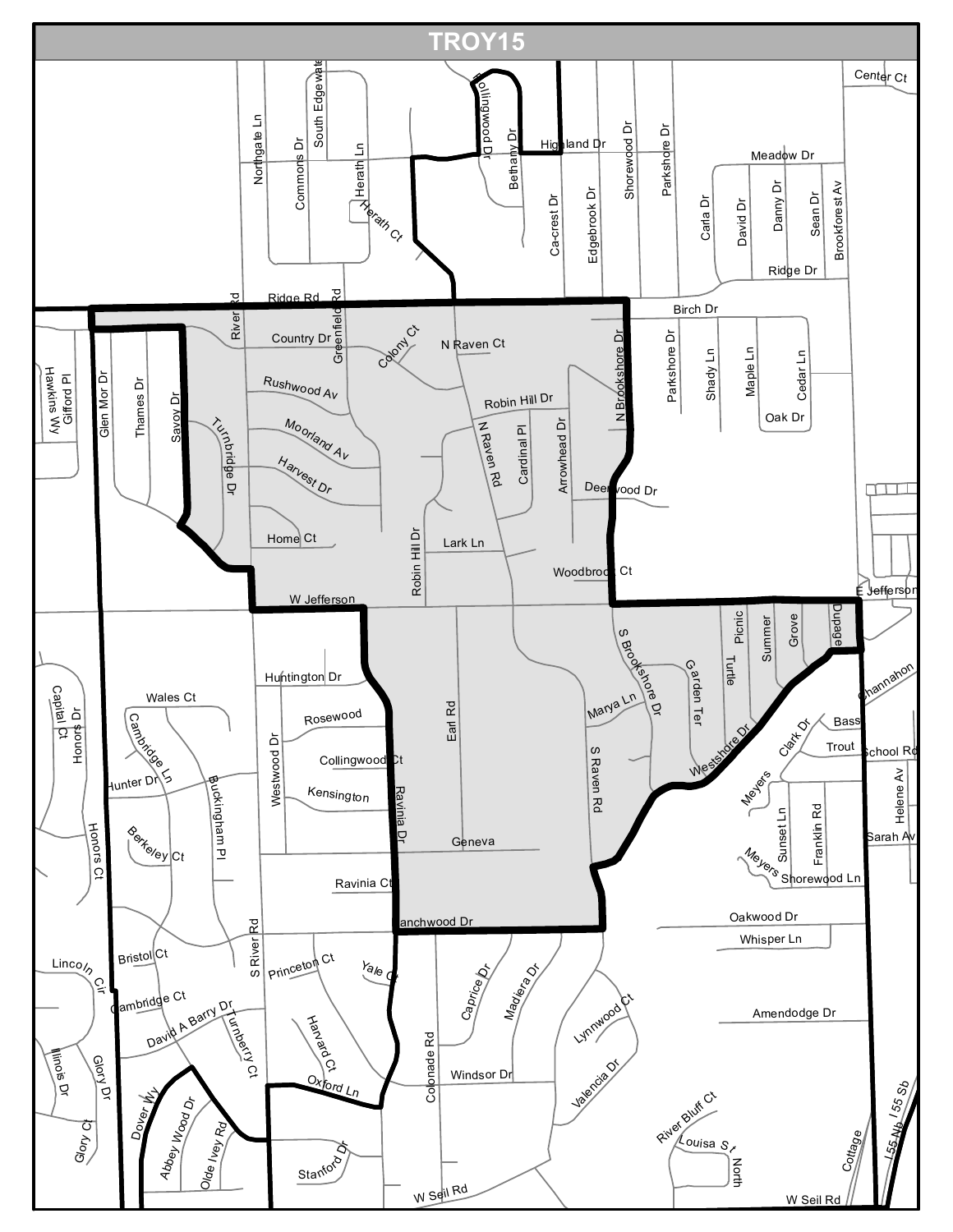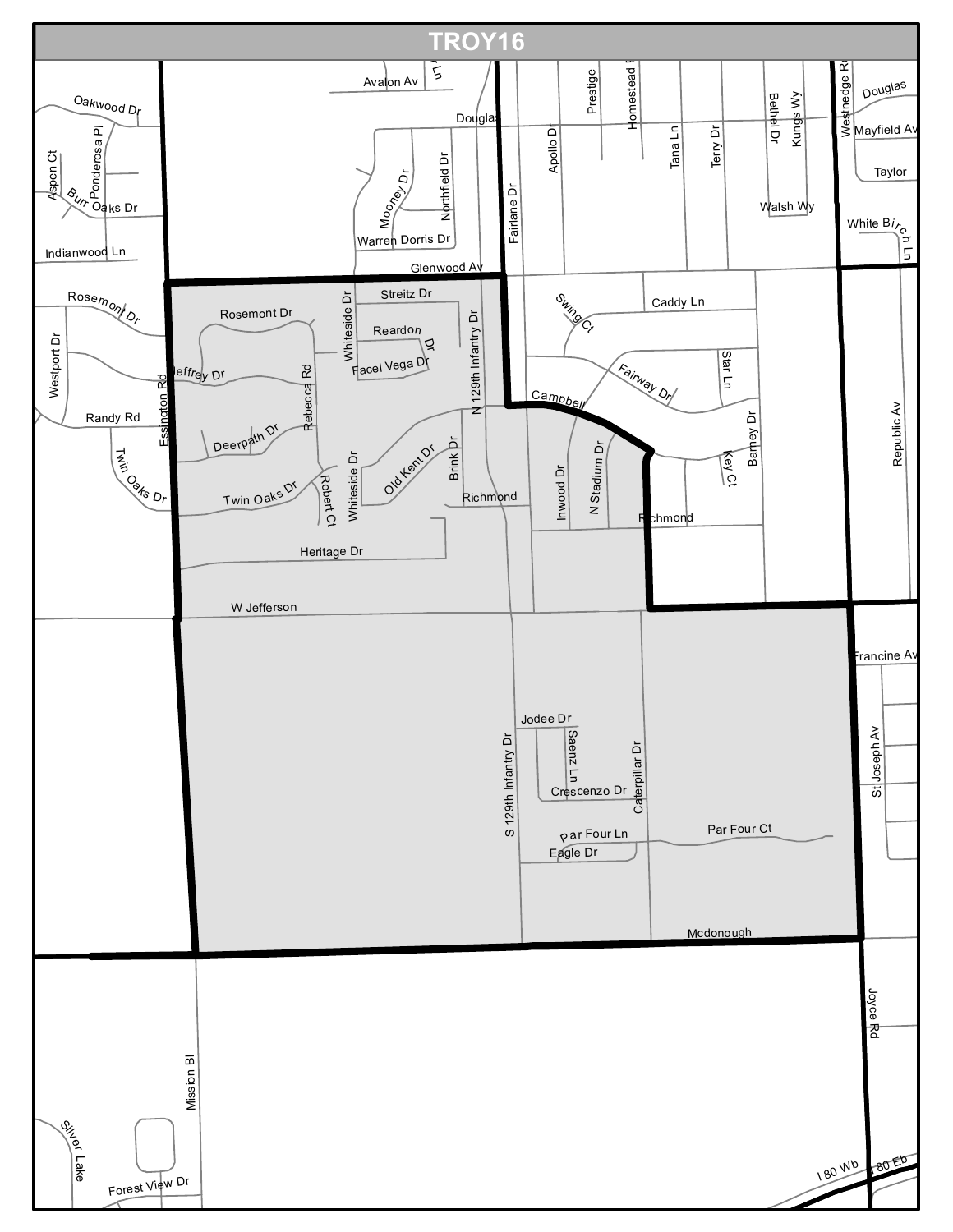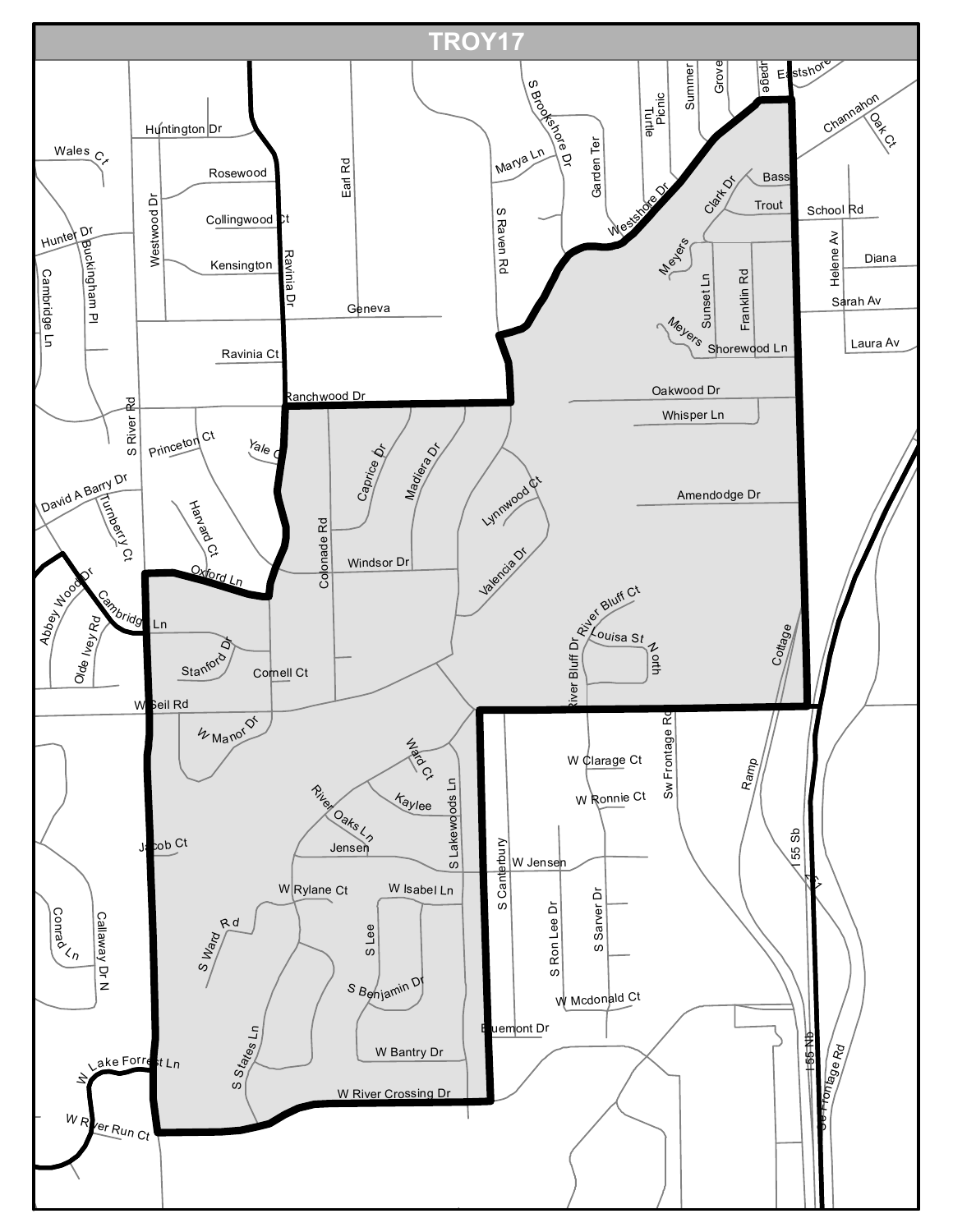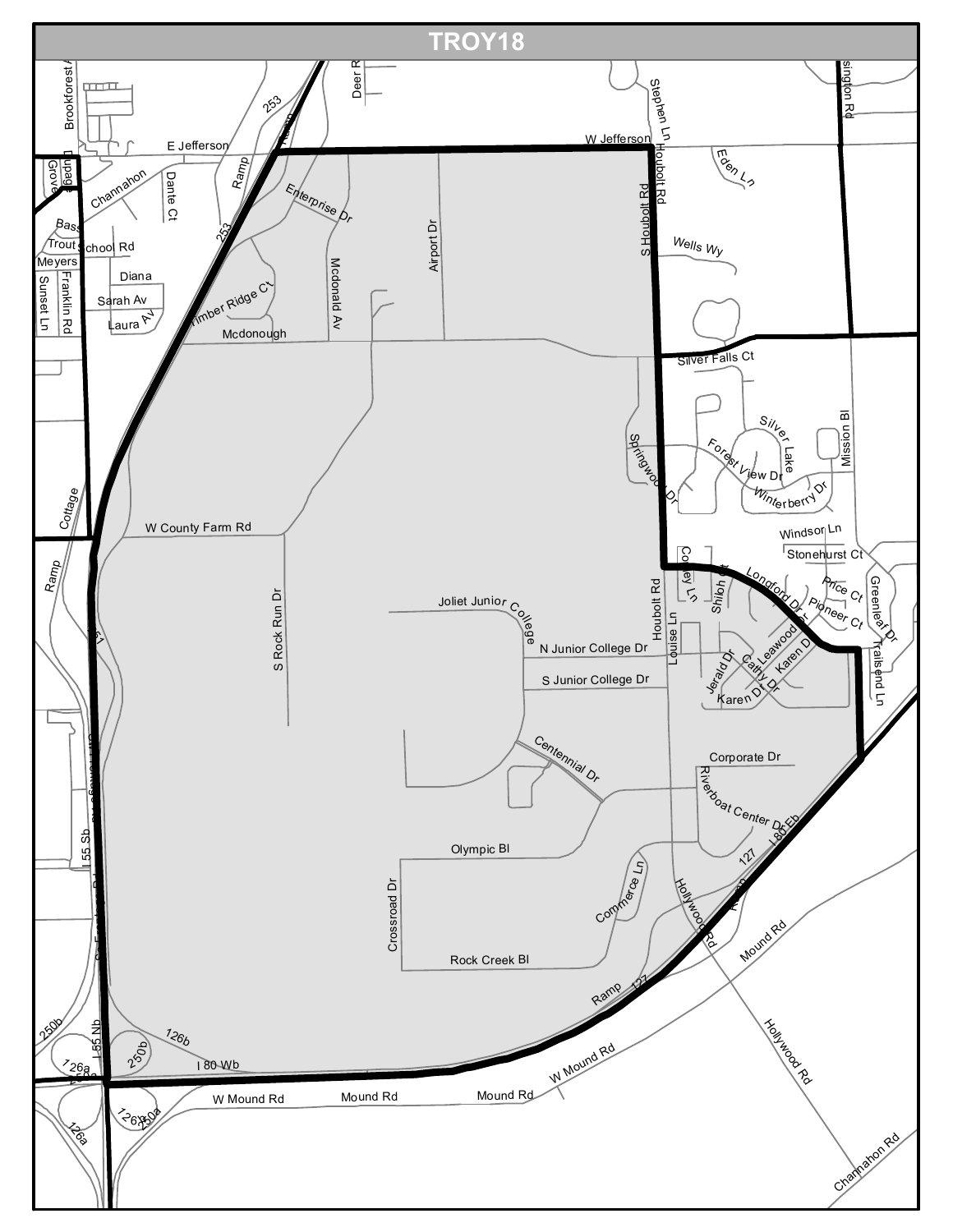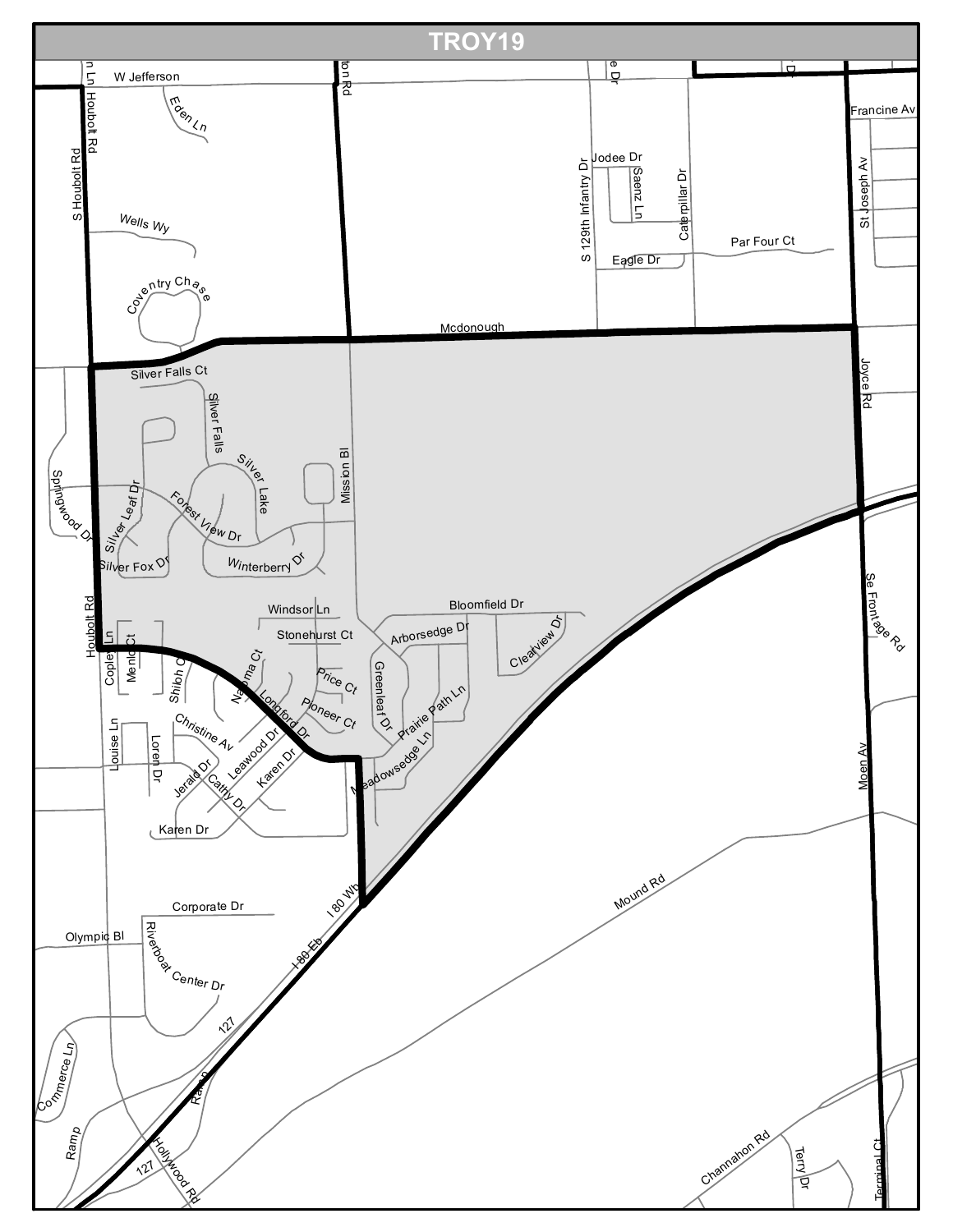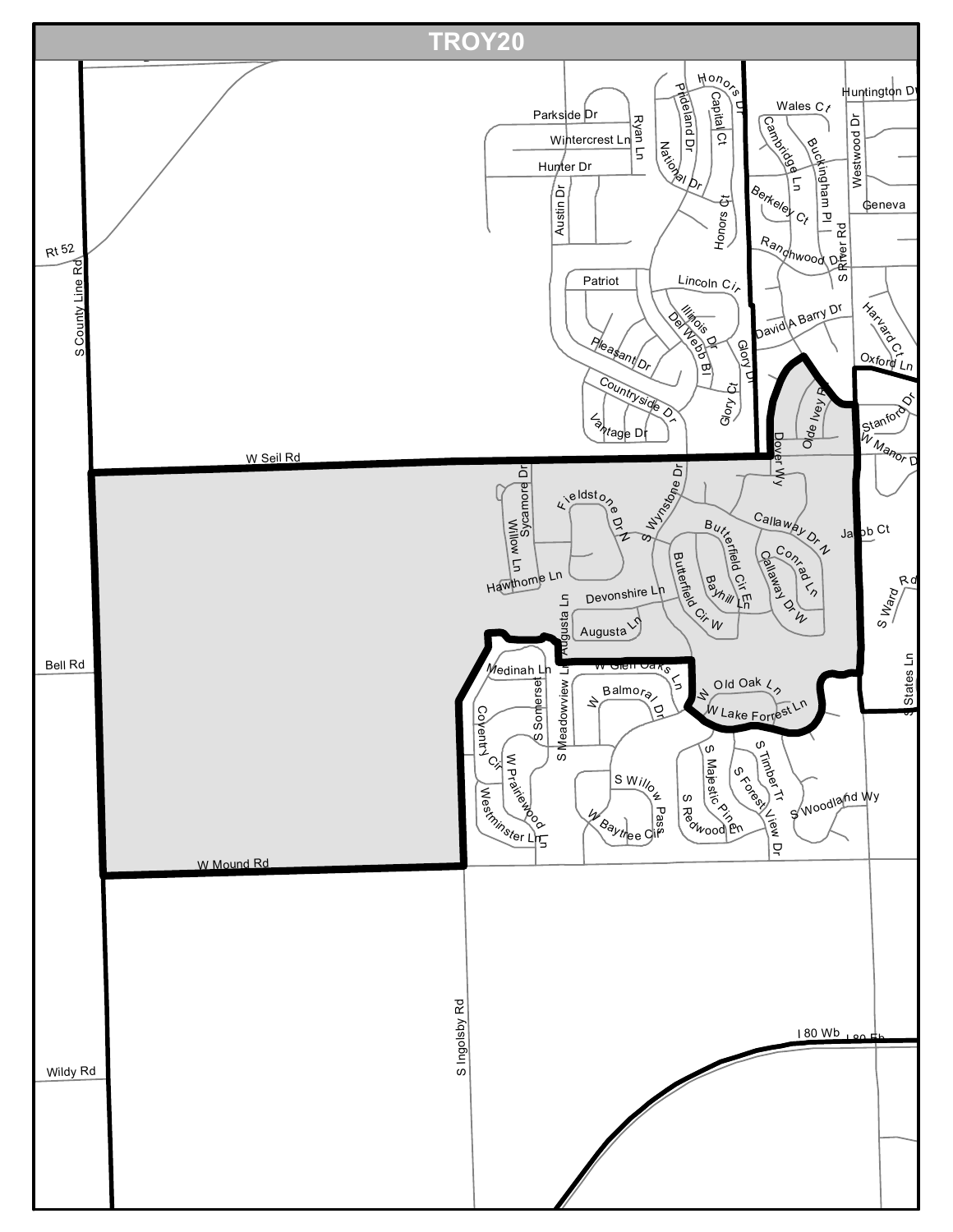![](_page_20_Figure_0.jpeg)